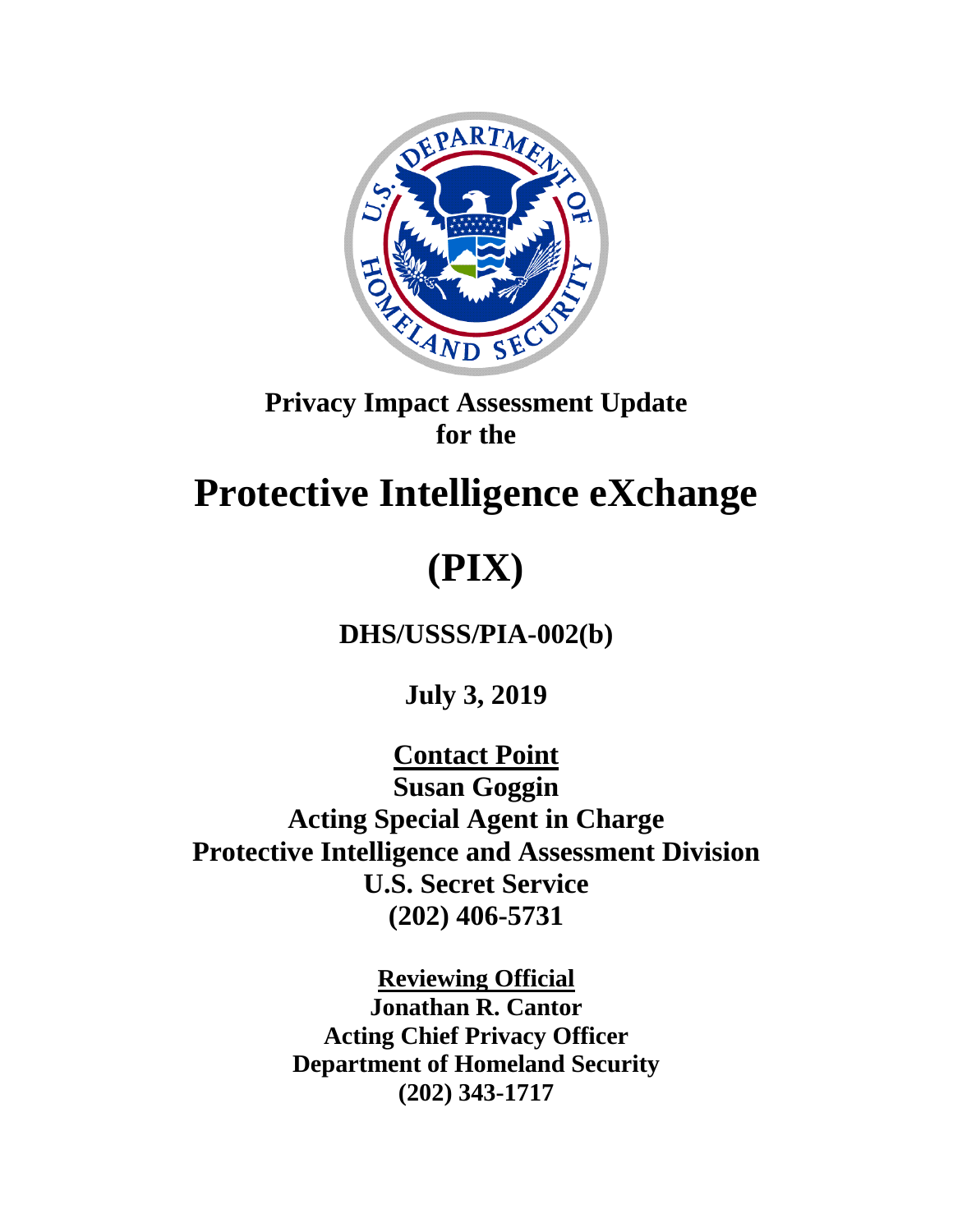

## **Abstract**

The United States Secret Service (Secret Service) renamed the Targeted Violence Information Sharing System (TAVISS) to the Protective Information eXchange (PIX) System. PIX is used to conduct name checks and determine whether an individual under investigation is of protective interest to any agency within the PIX community. The Secret Service is conducting this Privacy Impact Assessment (PIA) Update to reflect the name change and to describe additional personally identifiable information (PII) that was not previously collected by TAVISS but is now maintained in PIX by the Secret Service and participating agencies in the network.

### **Overview**

1

PIX is a web-based information sharing tool designed to assist United States law enforcement agencies in assessing the risk of an unwanted outcome that an individual of interest<sup>1</sup> may pose. All users must be members of federal, state, or local law enforcement agencies engaged in protection pursuant to that agency's specific authorizing federal or state legislation. Information in PIX is contained in an internet-accessible database that includes the names and selected identifiers of persons subject to a protective intelligence investigation by one or more of the member agencies. This information is used to assist users in providing protective services to public officials.

The purpose of the system is to facilitate information exchange regarding individuals who have expressed an inappropriate interest in a public official. Individuals included in PIX may have threatened public officials, trespassed in protected facilities, or exhibited some other unusual behavior directed at a protected public official. Data in PIX is provided by participating law enforcement agencies and is derived from information obtained from their own investigations. This information is typically collected directly from the individual or through corroborative investigation of that individual.

PIX was designed to share a limited amount of information. Initially, a query/request for an individual's record is made by a law enforcement member based on personal identifiers or location. If a positive match on a query/request occurs in PIX, the querying user is directed to contact the record's originating agency to arrange for the exchange of further information according to each agency's protocols and policies. Authorized personnel of a PIX member agency may view, create, edit, and delete records established by their agency. All users may view records

<sup>&</sup>lt;sup>1</sup> Individuals of interest who are included in PIX are chosen by the PIX member agencies based on their own criteria of protective interest. Typically, individuals of protective interest have made threats against public officials or exhibited an unusual behavior recognized to be outside the normal range of social behavior, such as attempting to circumvent security or expressing a persistent delusion related to a protected person or protected facility.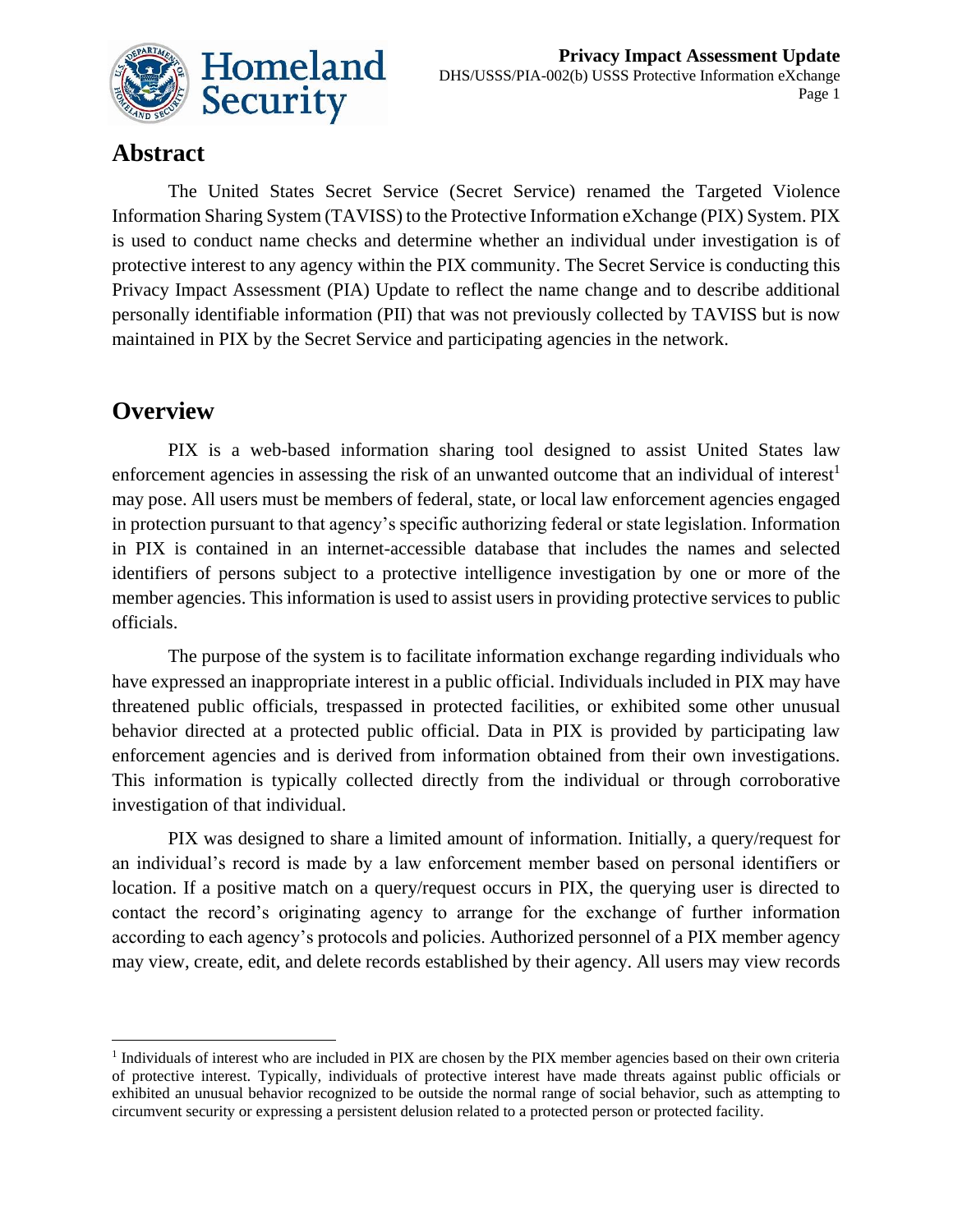

identified by querying specific data in the system, such as name or alias, as part of the information sharing program.

PIX member agencies are approved by the USSS. External (non-USSS) PIX users are users within a member agency and are authorized by an agency administrator who is approved by the USSS.

## **Reason for the PIA Update**

The PIX PIA is being updated to reflect the system's name change and to describe the wider array of PII collected on individuals of protective interest to the Secret Service and participating agencies in the network. The additional PII will be discussed under Characterization of the Information.

## **Privacy Impact Analysis**

1

In each of the below sections consider how the system has changed and what impact it has on the below fair information principles. In some cases, there may be no changes and indicate as such.

#### **Authorities and Other Requirements**

The collection of PIX information is authorized by the Secret Service's protective and investigative authority contained in 18 U.S.C. §§ 3056 and 3056A.

The DHS/USSS-004 Protection Information System of Records Notice (SORN)<sup>2</sup> covers the collection of information necessary to implement protective measures and to investigate individuals who may come into proximity with a Secret Service protectee. The SORN also covers individuals who have been involved in incidents or events related to the protective functions of the Secret Service, and individuals who have sought to make contact with a protectee.

The PIX system has a System Security Plan congruent with National Institute of Standards and Technology (NIST) 800-53 Rev. 4 standards. The security plan was an integral part of the certification and accreditation package for the system to be granted approval to operate. The approval to operate was granted by DHS in April 2018 and expires April 2021.

PIX is subject to the Protective Intelligence eXchange (PIX) System Disposition Schedule N1-087-11-2, which requires records to be deleted when 5 years old or when the agency determines that the record is no longer needed. The schedule was amended on July 16, 2018, to reflect the system name change. This amendment has been endorsed by the Secret Service Chief Records

<sup>2</sup> DHS/USSS-004 Protection Information System, 76 FR 66940 (October 28, 2011).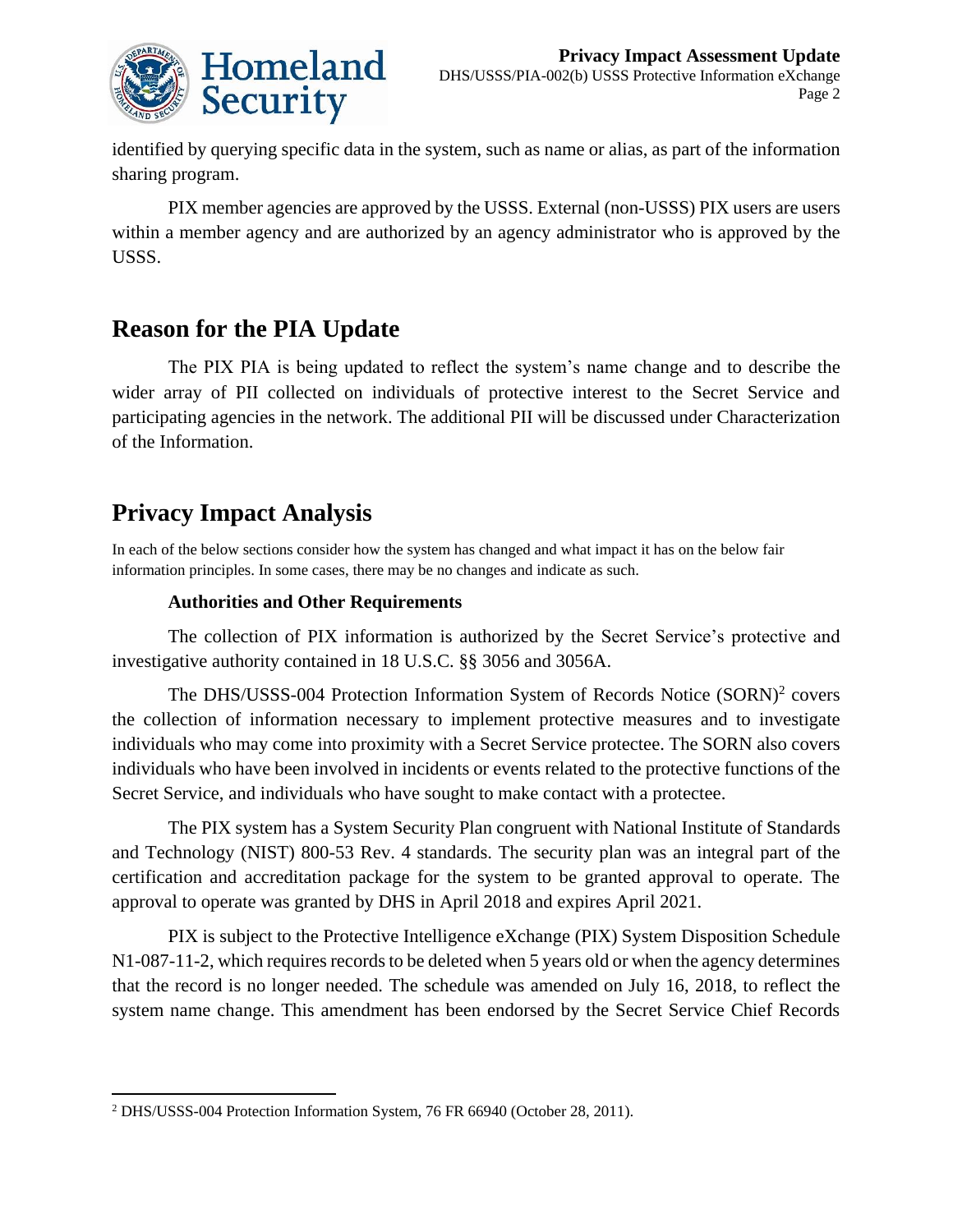

Officer and was approved by the National Archives and Records Administration (NARA) on October 25, 2018.

#### **Characterization of the Information**

Any user authorized by a PIX member agency may establish PIX subject records using information obtained through direct observation; interviews with the subject or others; checks of government records; and research of open sources such as news media reports, websites, and social media.

Publicly available data may be used to obtain photographs, corroborate information collected through direct observation or interviews, and discover aliases so that PIX subject records can be more complete. Record completeness is necessary to improve the quality of results when users query the system.

A PIX subject record may consist of:

- Name:
- Alias (name, email, screen names, or other);
- Date(s) of birth;
- Sex;
- Race:
- Identifying Marks;
- Identifying numbers, including Social Security numbers (SSN), Federal Bureau of Investigation (FBI) number, state criminal identification numbers, prison identification numbers, Alien Registration number; passport number, and alternate identifying numbers;
- Address(es);
- Telephone number(s);
- Vehicle information;
- Photographs;
- Originating agency record number;
- PIX record number; and
- PIX user who established the record as well as the date and time of creation.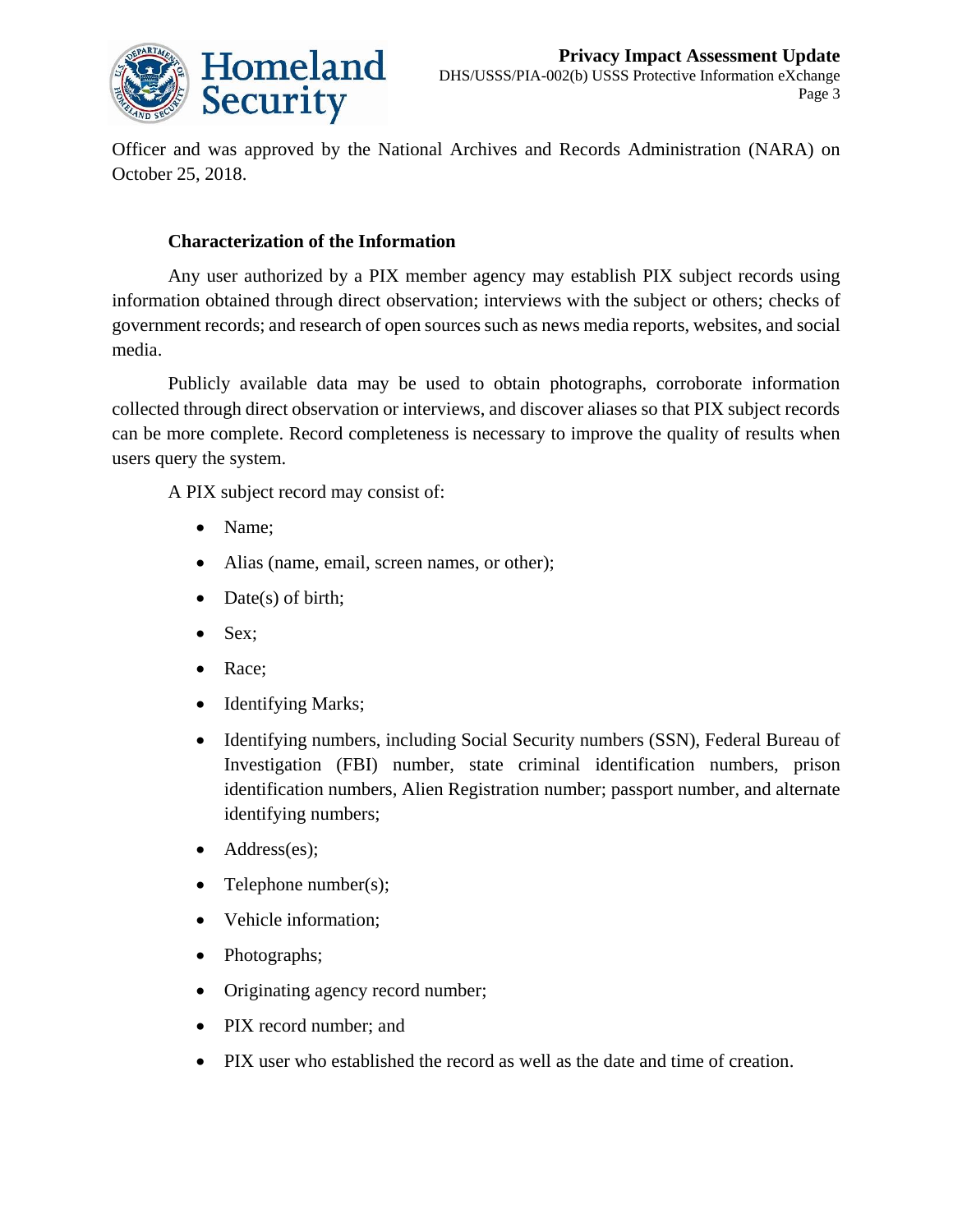

PIX subject records incorporate a wider array of PII than previously maintained in TAVISS. New PII datasets are: email and screen name, address(es), telephone number(s), vehicle information, photographs, and PIX record number.

Each PIX subject record also contains contact information for the PIX subject record's originating agency. Originating agency information includes:

- Agency name;
- Agency address:
- Agency point of contact (POC) name;
- Agency POC telephone number(s);
- Agency POC email address;
- Agency unit or squad name;
- Agency unit or squad supervisor name;
- Agency unit or squad supervisor title;
- Agency unit or squad telephone number(s); and
- Agency unit or squad email address(es).

Authorized PIX users may query PIX records based on subject record data. When a positive match (or hit) is obtained, then the user may use the agency information contained in the subject record to contact the originating agency via telephone or email and request additional information.

**Privacy Risk:** There is a privacy risk that that an individual's PII may be erroneously entered into PIX.

**Mitigation:** This risk is partially mitigated. System access is restricted to authorized Secret Service employees engaged in protective intelligence analysis or other authorized individuals of member law enforcement agencies. Of these authorized users, only a subgroup receives additional system rights allowing them to enter or edit records, which is a manual process. Limiting the number of users able to enter or edit records limits the risk of human error during data entry. Additionally, data is most often collected by law enforcement officers regarding the individual in the course of an investigation. The extent and accuracy of personally identifying information collected by this means depends on the individual's cooperation with investigators. Data may also be obtained lawfully from public or law enforcement records (e.g., existing PIX or other agency criminal/protective intelligence records).

**Privacy Risk:** There is a risk that more PII than necessary may be collected.

**Mitigation:** This risk is mitigated because authorized users collect only that PII that is necessary to enable USSS and PIX member agencies to carry out their protective and law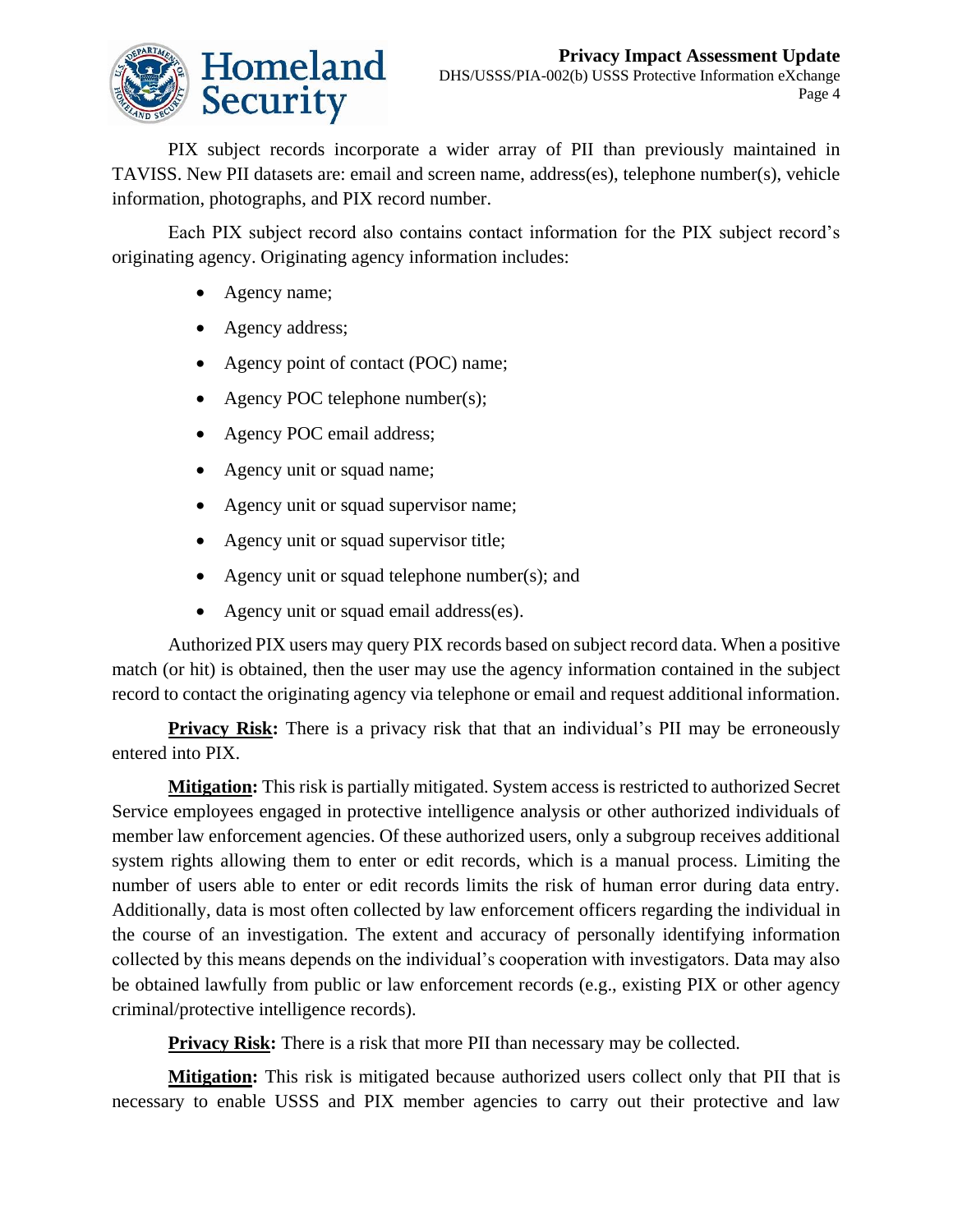

enforcement functions. USSS and member agencies enter only those individuals into PIX who have been subject to an authorized protective intelligence investigation. PII is collected to enable positive identification so that (a) the individual is identifiable during future interactions with the agency, (b) the individual is not erroneously identified as, or linked to, another individual, and (c) further investigation can be conducted (if necessary).

#### **Uses of the Information**

There are no changes in the uses of the information. The information collected in this system is intended to be shared with participating law enforcement agencies for their investigative use to assist in mitigating potential threats to protected persons.

Within DHS, U.S. Immigration and Customs Enforcement, U.S. Customs and Border Protection, and the Federal Protective Service are active member agencies.

#### **Notice**

Notice remains unchanged with this update; the information comprising a PIX record is collected from the reporting law enforcement agency's records, as such the individual is not on notice of the creation of a PIX record.

#### **Data Retention by the project**

PIX is subject to N1-087-11-2 Protective Intelligence eXchange (PIX) System, which was amended on July 16, 2018, to reflect the system name change. Records are deleted after 5 years, or when the agency determines that they are no longer needed. This amendment has been endorsed by the Secret Service Chief Records Officer and was approved by NARA on October 25, 2018.

#### **Information Sharing**

There have been no changes with internal and external sharing and disclosure.

#### **Redress**

As a protection information system owned by the Secret Service, the DHS/USSS-004 Protection Information System SORN includes exemptions from the access and redress provisions of the Privacy Act. However, access requests will be considered on a case-by-case basis if made in writing to the Secret Service's FOIA Officer, Communications Center (FOIA/PA), 245 Murray Lane, Building T-5, Washington DC 20223, as specified in the DHS/USS-004 SORN. Although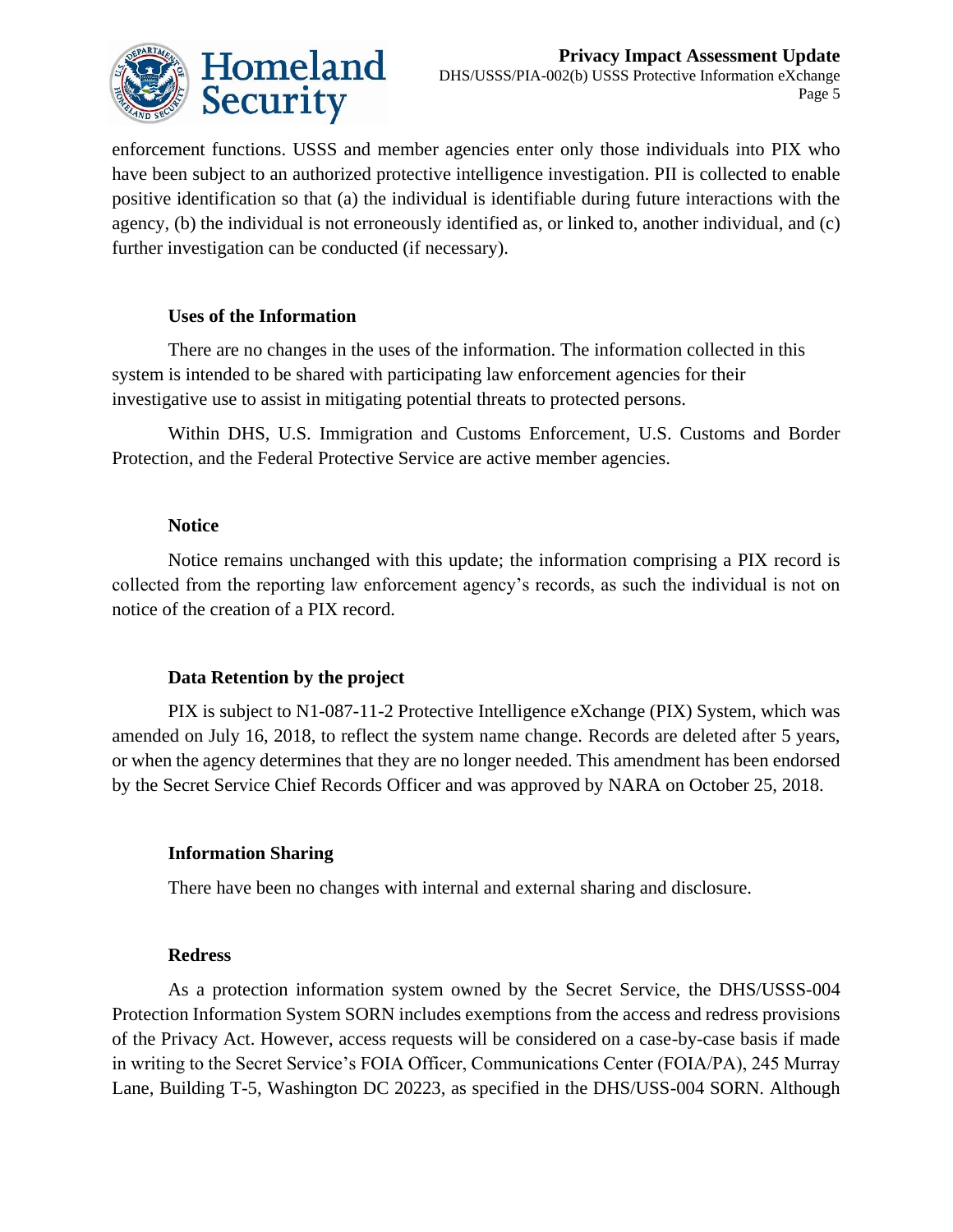

redress may not be available through the Secret Service because PIX is an index to participating agencies' records, an individual of record may contest the accuracy and seek the correction of any data with the originating agency through that agency's published mechanisms.

#### **Auditing and Accountability**

The information is shared between the U.S. Secret Service and other participating agencies. The U.S. Secret Service bears responsibility for the security of PIX data. The storage and transmission of any sensitive information shared with organizations outside the Secret Service is required to be appropriately secured pursuant to the Office of Management and Budget M-07-15, Protection of Sensitive Agency Information. In addition, five primary security standards were applied to PIX:

- Identification/Authentication PIX uses two-factor user identification. Internal users of PIX must use PIV cards/credentials to access the system. External users authenticate to an Identity Domain Provider (IDP) and are authorized by the PIX application.
- Auditing/Integrity PIX records user activity for after-the-fact investigation of transactions made by any user.
- Accountability Security-relevant activities on PIX are traced to users who may then be held responsible for their actions. The type of event, time, source and user associated, and unauthorized changes are captured by USSS Systems Engineering (SE) and reviewed by PIX.
- Access Control/Confidentiality PIX operating procedures limit access to authorized programs. User access control is approved/disapproved by an appointed manager in USSS Protective Intelligence & Assessment Division (PIAD).
- Non-Repudiation Any actions or changes can be associated with the user who made them, preventing a denial in an electronic message or action and proving delivery or origin of information transactions. The PIX system records all user information with timestamps that cannot be altered. All user activity is tied to the specific user account.

Authorized PIX users from member agencies must have an active user account with an IDP. The basic criteria for membership is that a participating agency must be a federal, state, or local law enforcement entity and be engaged in dignitary protection or directly supporting a protective detail by conducting protective intelligence investigations. Agencies must complete an application that is reviewed for eligibility by an appointed manager within PIAD. If access is approved, the System Administrator within PIAD contacts the agency point of contact and requests the appointment of a member agency administrator. The member agency administrator is